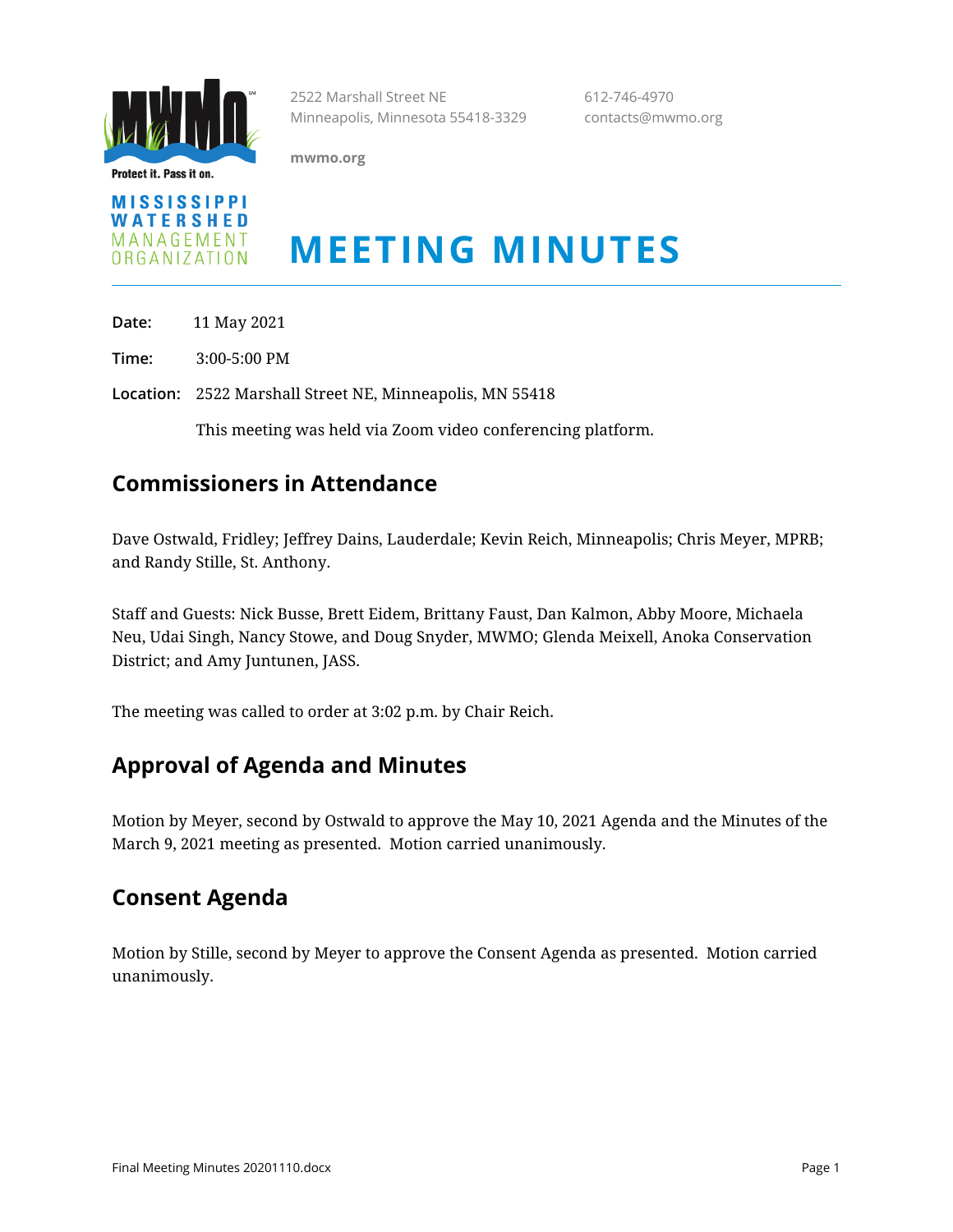## **Reports from Staff**

MWMO is working with City Manager Charlie Yunker at St. Anthony Village to hire a shared Human Resources Coordinator. It is intended to have this position filled prior to the next Board meeting.

St. Anthony Village staff are assisting with the MWMO annual audit. A draft audit report is complete. However, there was a delay on the final audit. The close-out meeting with the auditor to finish the process will occur this Thursday afternoon. The deadline to submit the annual audit is June 30. Any recommendations resulting from the audit will be shared at the July meeting.

MWMO supported the U of M in seeking a 2020 federal grant for the LTER study to examine the relationship between long-term ecological research within urban nature and urban ecosystems. MWMO staff will serve on the Technical Advisory Committee (TAC) for this study and provide natural resource inventory and information collected over the years.

In discussions with the Minnesota Association of Watershed Districts (MAWD) and Watershed District Administrators re Board of Water and Soil Resources (BWSR) Watershed-Based Implementation Funding (WBIF), BWSR had determined that Soil and Water Conservation District (SWCD) annual plans are equal to 10-year Watershed Management Plans and qualify to receive funding through this program. The Minnesota Association of Watershed Administrators (MAWA) has created a policy statement adopted by MAWD and sent to BWSR stating a belief that the language regarding the program was changed to allow SWCDs in the metro to access WBIF funds. The idea of WBIF at the legislature was to provide a steady source of funding to implement existing watershed management plans to complete projects that were otherwise unattainable. MWMO has not received any WBIF funding in the first two rounds of funding, which each consisted of a two-year biennium. Staff would like to ensure that watersheds get funding and SWCDs work with watersheds as partners on implementation to ensure funding is prioritized. SWCDs are funded by the County and do not levy like watersheds do. Most SWCDs provide incentive programs for citizens to adopt best practices by providing technical and installation assistance.

Staff is completing the final content edits and responses to agency comments on the 10-year Watershed Management Plan. Comment responses will be completed and sent to reviewing agencies by the end of May. A meeting will be held in June to allow member cities and agencies additional opportunity to comment and the public hearing on the Plan will be held during the July Board meeting. The final 90-day review will begin following the July meeting with final approval/adoption of the Plan anticipated at the November Board meeting.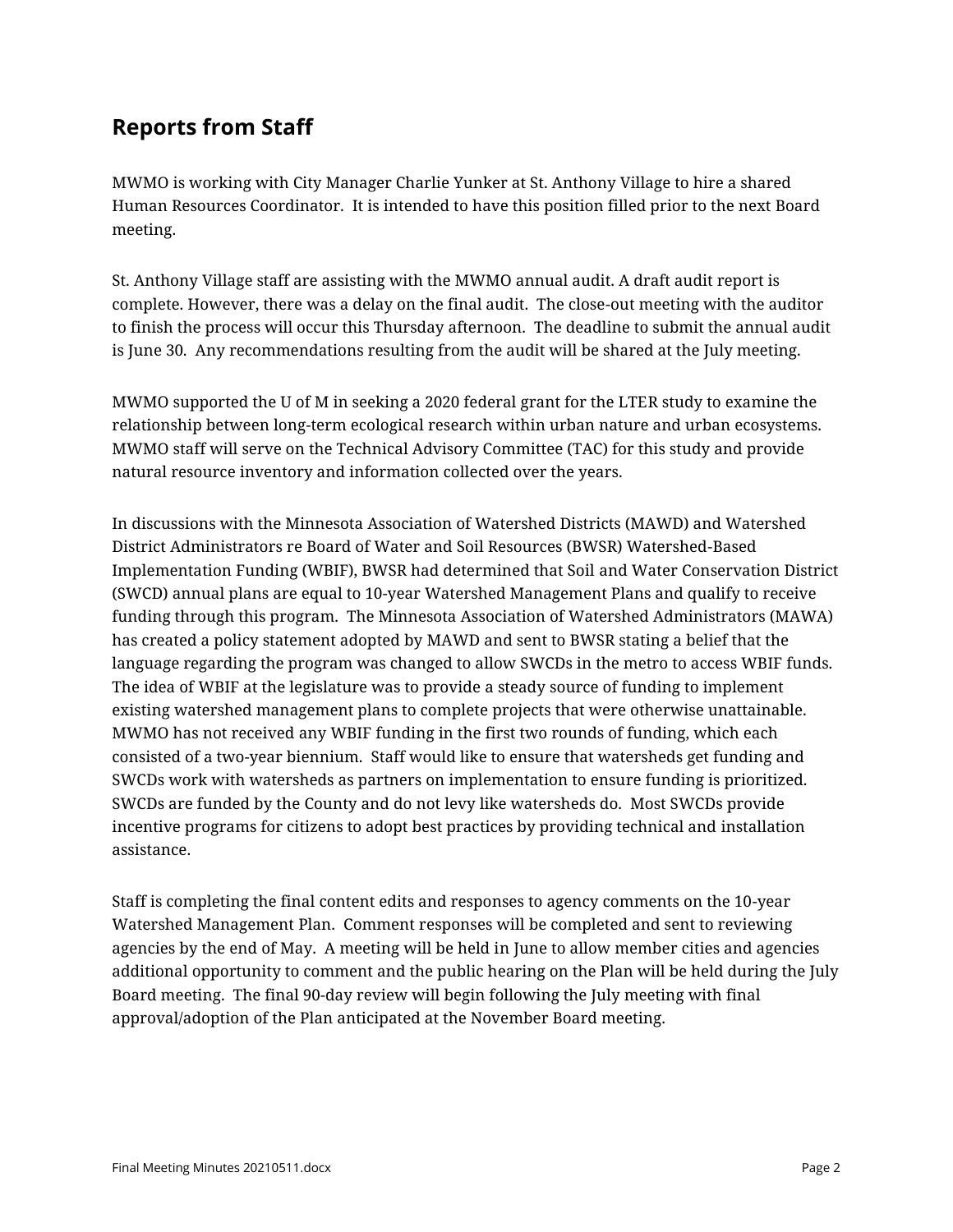Water resources monitoring is focused on four priority areas for field monitoring: the Mississippi River, implemented capital projects, BMP effectiveness, and source monitoring. Monitoring is conducted on the Mississippi by boat. Source monitoring is specific to outfalls draining to the Mississippi. The City of Fridley requested water quality monitoring on the tunnel that drains most of the City and part of Columbia Heights to the river. Monitoring equipment was stolen, so staff worked with MnDot to install a fence in the right-of-way and is waiting for final connection to electricity now. Continuous monitoring for water quality and quantity is occurring via battery at this time. The v-notch flow system designed for the Thomas Edison Phase One tree trench needs to be modified to monitor that BMP. Jackson pond monitoring in 2020 discovered higher levels of E. coli, possibly due to the use of iron-enhanced sand filters. Staff is also monitoring water level, temperature and conductivity at Jackson Pond with a remote system powered by solar. Staff is working with the City of Minneapolis for the 8th Street stormwater planting monitoring for infiltration effectiveness over time. Other monitoring is being conducted at the Fridley City Hall stormwater pond and St. Anthony Regional Treatment facility.

The 2021 Mississippi River Green Team will take place at Theo Wirth Park with a different summer model to allow social distancing.

#### **General Business**

**Resolution 2021-021: South Columbia Golf Course Investigations.** As part of the 1NE Watershed Stormwater Management initiative with City of Minneapolis and MPRB, a BMP project is currently being implemented on the northern part of the Columbia Golf Course. MWMO also solicited the services of SRF Consulting to perform field investigations in 2018 to gain a better understanding of the area's groundwater system on the southern part of the golf course which experiences nuisance flooding. There was insufficient data in 2018 to complete the water balance equation, so staff has been collecting data for the past few years to help understand what type, if any, project should be implemented in this area. Staff is requesting \$33,000 in capital project funding to complete stage two of the South Columbia Golf Course investigation.

Motion by Meyer, second by Dains to approve Resolution 2021-021 as presented. Motion carried unanimously.

**Resolution 2021-022: General Engineering Agreement.** This is the agreement for engineering support services that may be needed by staff. This agreement creates a not-to-exceed \$100,000 threshold for a two-year period to conduct small investigations and help staff in development of standards, GIS modeling, etc. This is a request to renew the existing agreement with Barr Engineering through January 2023 as part of the biennial process.

Motion by Ostwald, second by Meyer to approve Resolution 2021-0022 as presented. Motion carried unanimously.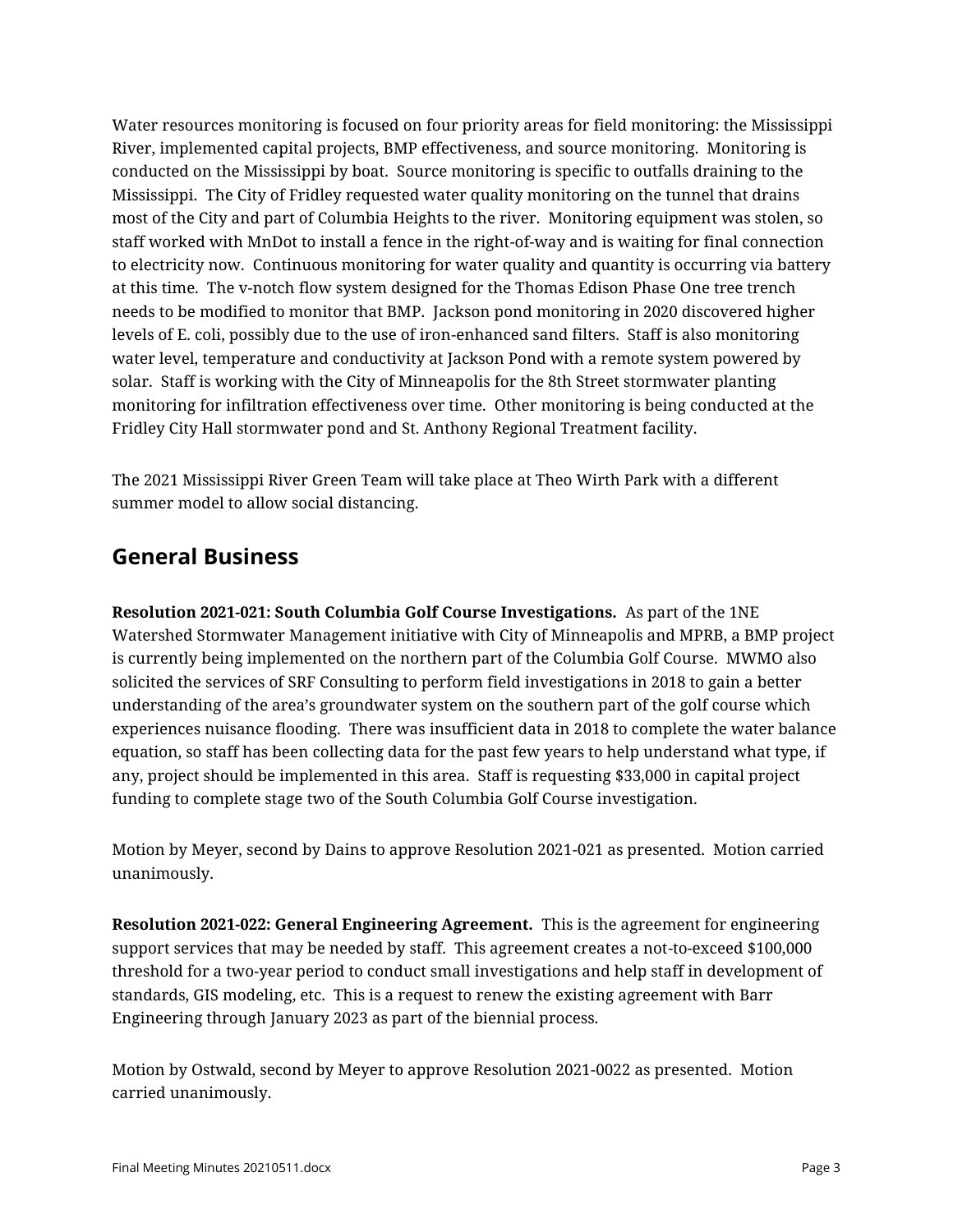**Resolution 2021-023: UHT 30% Design.** This is a professional services agreement to increase the not-to-exceed amount for the Upper Harbor Terminal 30% design to \$195,000. The prior not-to exceed amount was \$169,260 but, due to COVID and the complexity of the project, some unanticipated costs have arisen and the original scope as a one-year project has been extended to a two-year project. This agreement will be extended to January 31, 2023. The additional funding will allow MWMO to complete the required level of 30% design for the project.

Motion by Stille, second by Dains to approve Resolution 2021-023 as presented. Motion carried unanimously.

## **Open Public Input**

None.

## **Board Updates and Announcements**

The next meeting is scheduled for July 13, 2021. The meeting location, whether in-person at MWMO offices or via Zoom, will be determined closer to the meeting date.

## **Adjourn**

There being no further business, the meeting was adjourned at 4:08 p.m.

Respectfully submitted, Amy Juntunen, Recording Secretary